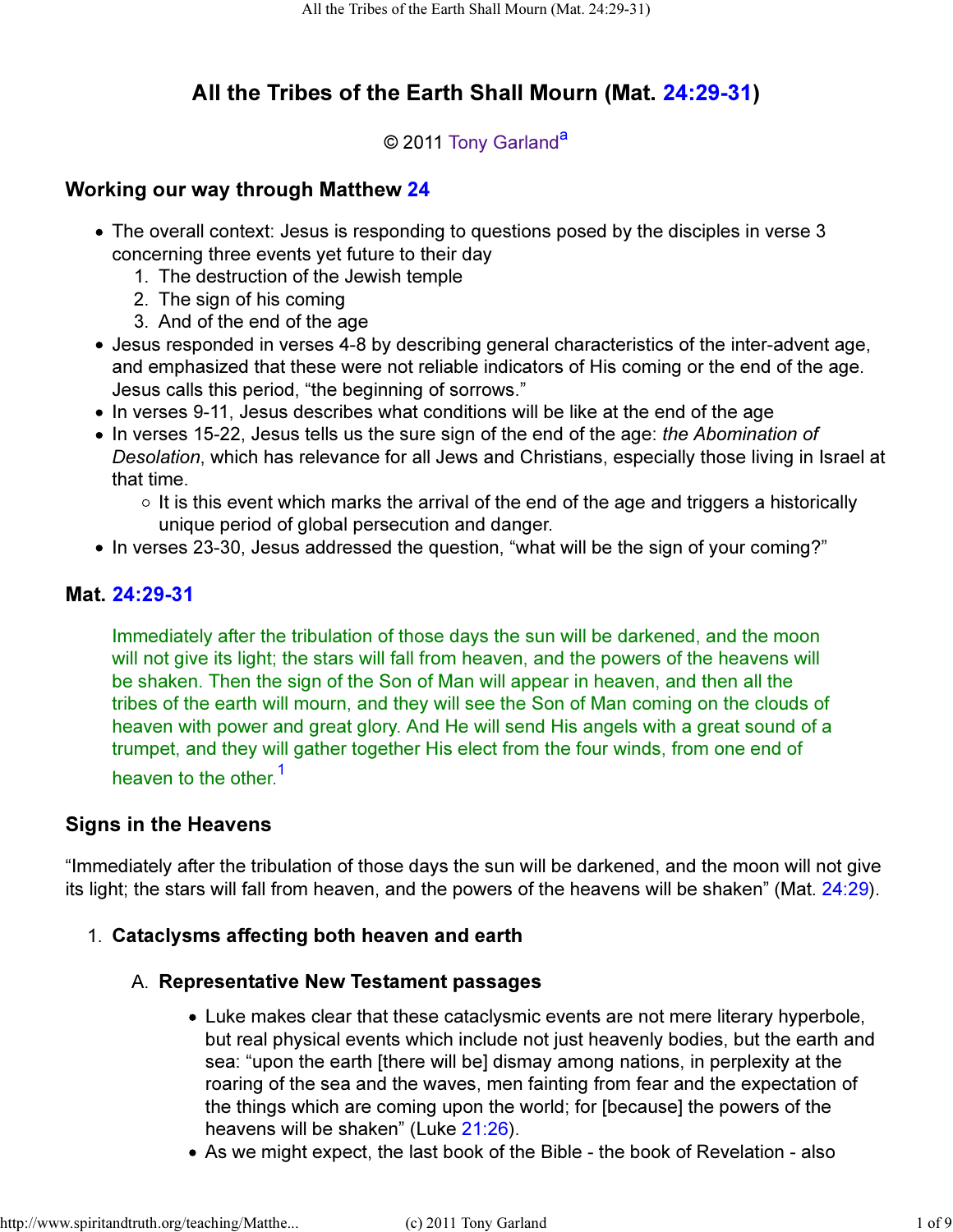relates the enormous disturbances which will attend the end of this age prior to the arrival of Jesus.

- $\circ$  At the opening of the sixth seal, Revelation records, "... behold, there was a great earthquake; and the sun became black as sackcloth of hair, and the moon became like blood. And the stars of heaven fell to the earth, as a fig tree drops its late figs when it is shaken by a mighty wind. Then the sky receded as a scroll when it is rolled up, and every mountain and island was moved out of its place. And the kings of the earth, the great men, the rich men, the commanders, the mighty men, every slave and every free man, hid themselves in the caves and in the rocks of the mountains, and said to the mountains and rocks, 'Fall on us and hide us from the face of Him who sits on the throne and from the wrath of the Lamb! For the great day of His wrath has come, and who is able to stand?" (Revelation 6:12-17)
- At the sounding of the fourth trumpet, ". . . a third of the sun was struck, a third of the moon, and a third of the stars, so that a third of them were darkened. A third of the day did not shine, and likewise the night" (Revelation 8:12).
- $\circ$  Later, a "... fourth angel poured out his bowl on the sun, and power was given to him to scorch men with fire" (Revelation 16:8).
- $\circ$  In the same hour as the ascension of God's two Jewish witnesses, "... there was a great earthquake, and a tenth of the city [Jerusalem] fell. In the earthquake seven thousand people were killed, and the rest were afraid and gave glory to the God of heaven" (Revelation 11:13).
- $\circ$  At the pouring forth of the final bowl of God's wrath, "... there were noises and thunderings and lightnings; and there was a great earthquake, such a mighty and great earthquake as had not occurred since men were on the earth. Now the great city was divided into three parts, and the cities of the nations fell. . . . " (Revelation 16:18-19a)

#### B. Representative Old Testament passages

This fearful time is the subject of numerous Old Testament passages as well. In the interest of time, I only mention a small sample of the many passages which harmonize with the words of Jesus and the record of John in the Book of Revelation concerning this fearful reality which waits in the wings to enter onto the stage of history.

The prophet Isaiah cries out, concerning Babylon, "Wail, for the day of the LORD is at hand! It will come as destruction from the Almighty. Therefore all hands will be limp, Every man's heart will melt, And they will be afraid. Pangs and sorrows will take hold of them; They will be in pain as a woman in childbirth; They will be amazed at one another; Their faces will be like flames. Behold, the day of the LORD comes, Cruel, with both wrath and fierce anger, To lay the land desolate; And He will destroy its sinners from it. For the stars of heaven and their constellations Will not give their light; The sun will be darkened in its going forth, And the moon will not cause its light to shine. 'I will punish the world for its evil, And the wicked for their iniquity; I will halt the arrogance of the proud, And will lay low the haughtiness of the terrible. I will make a mortal more rare than fine gold, A man more than the golden wedge of Ophir. Therefore I will shake the heavens, And the earth will move out of her place, In the wrath of the LORD of hosts And in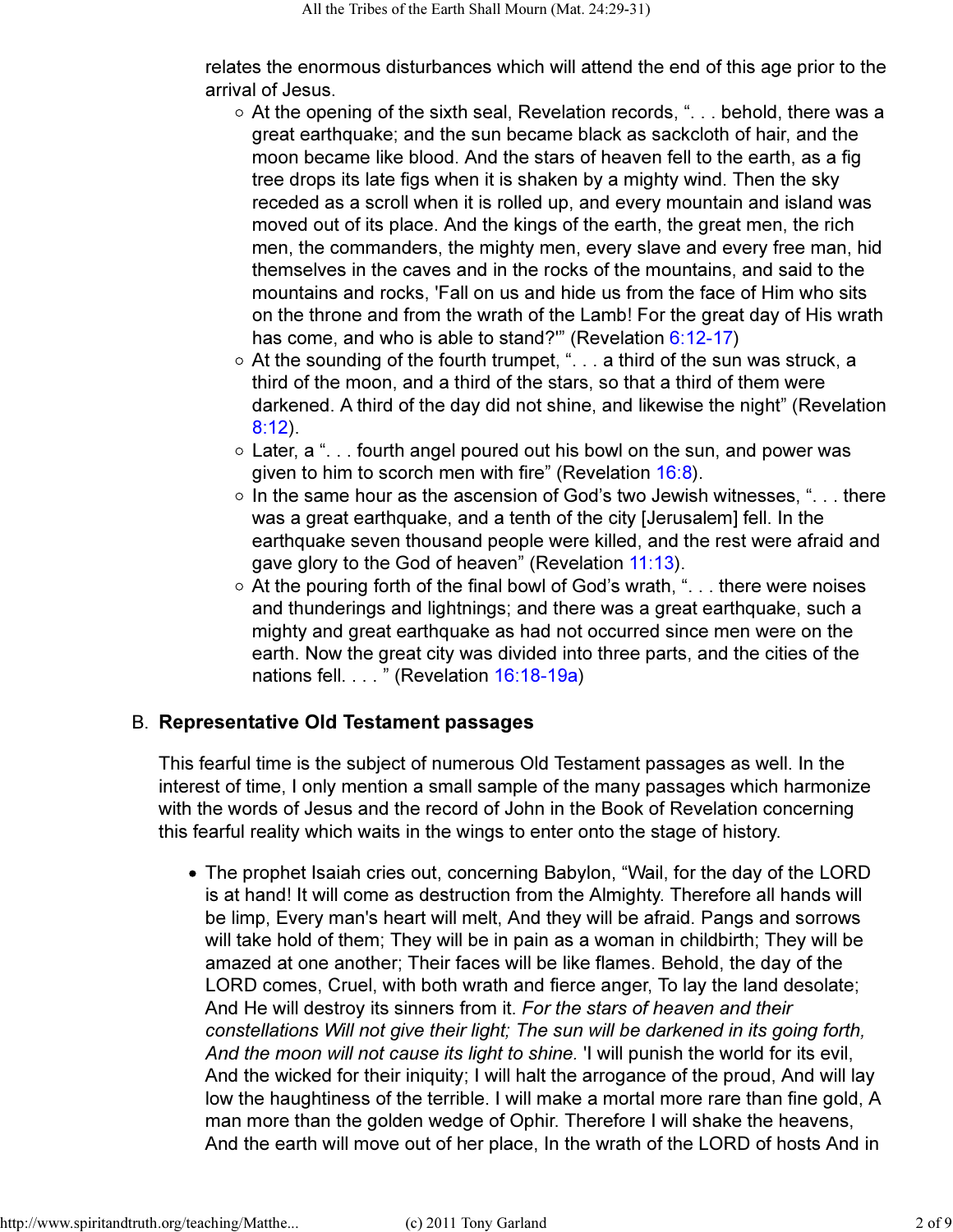the day of His fierce anger.'" (Isaiah 13:6-13)

• In prophet Joel also refers to this time of confrontation between God and men, "Proclaim this among the nations: 'Prepare for war! Wake up the mighty men, Let all the men of war draw near, Let them come up. Beat your plowshares into swords And your pruning hooks into spears; Let the weak say, 'I am strong.' Assemble and come, all you nations, And gather together all around. Cause Your mighty ones to go down there, O LORD. Let the nations be wakened, and come up to the Valley of Jehoshaphat; For there I will sit to judge all the surrounding nations. Put in the sickle, for the harvest is ripe. Come, go down; For the winepress is full, The vats overflow-For their wickedness is great. Multitudes, multitudes in the valley of decision! For the day of the LORD is near in the valley of decision. The sun and moon will grow dark, and the stars will diminish their brightness.'" (Joel 3:9-16)

#### Why such cataclysmic judgment? C.

- 1. A judgment of God on a par with the flood. Wrath commensurate with another eruption of sin.
- 2. Judging idolatry: responding to the worship of creation over the Creator.
- 3. Validating the prophetic predictions of His Word.
- Answering the scoffers of the end: "Where is the promise of His coming? For since 4. the fathers fell asleep, all things continue as they were from the beginning of creation" (2 Peter 3:4).

#### Sign of the Son of Man

Discussed in our previous session<sup>b</sup> in Matthew 24.

# The response

"Then the sign of the Son of Man will appear in heaven, and then all the tribes of the earth will [rejoice?! . . . no, mourn!], and they will see the Son of Man coming on the clouds of heaven with power and great glory" (Mat. 24:30).

#### 1. Joy or mourning?

- The Greek word for "mourn" ( $\kappa \acute{\text{o}} \pi \omega$  [*kopō*]) carries the meaning of "to beat one's own breast" - a strong expression of grief or remorse, as in lamentation (Rev. 18:9). This word is used to describe the wailing of Jairus' family at the death of his daughter (Luke 8:52).
- This verse conveys the state of mankind at the time of the Second Coming: a continued rejection of God.
	- o The arrival of Jesus ought to be the occasion for tremendous joy and celebration and so it is for those who wait for Him.
	- $\circ$  Yet Scripture records that the predominant emotion upon His arrival will be one of mourning!
	- $\circ$  From this fact alone we can conclude that the world will not be won to Christ prior to His return -- a fact which some Christians prefer to ignore, but which many passages make clear.
- The predominant global response at the return of Jesus is also recorded in the book of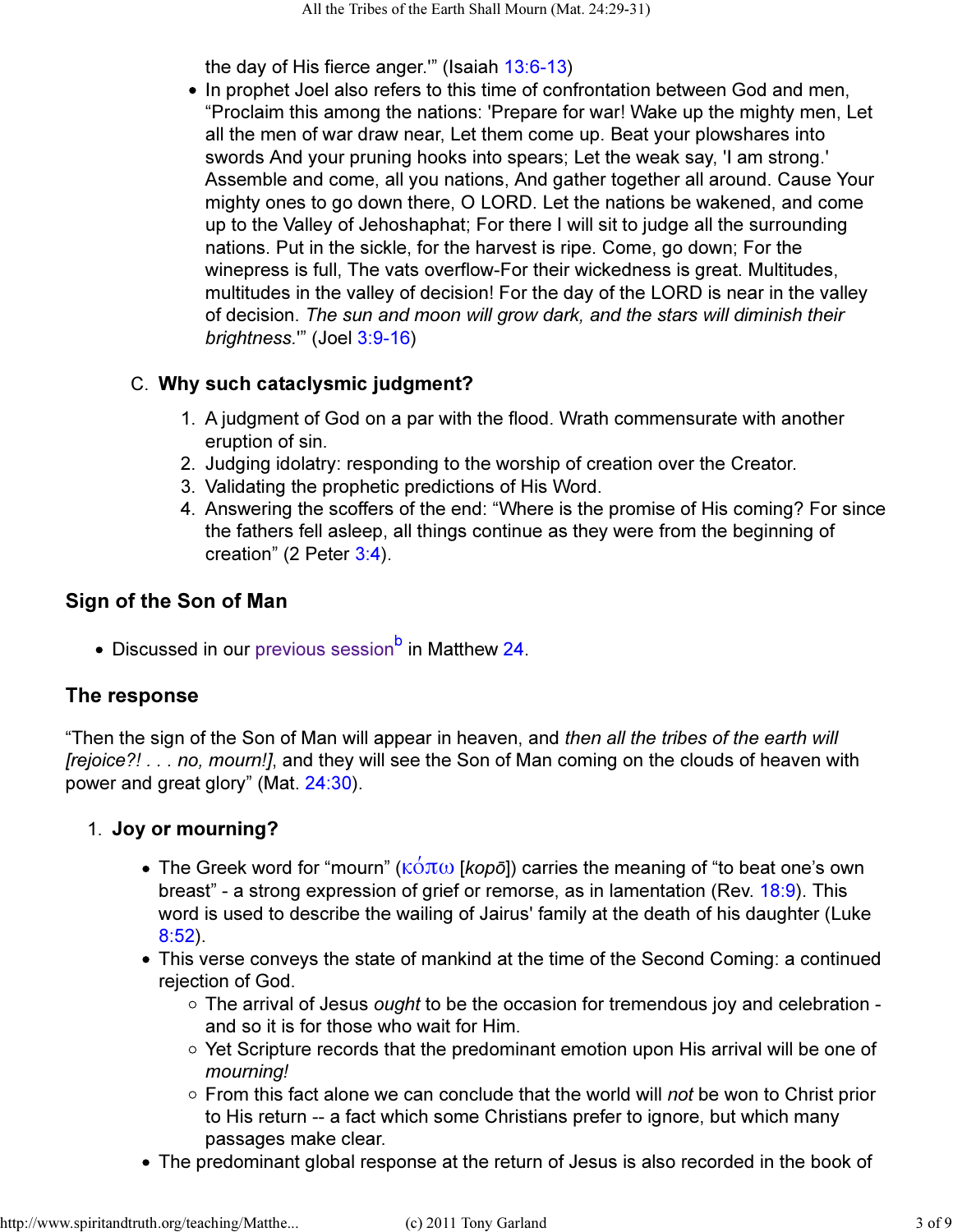Revelation. "Behold, He is coming with clouds, and every eye will see Him, even they who pierced Him. And all the tribes of the earth will mourn because of Him. Even so, Amen" (Revelation 1:7).

- $\circ$  Notice that John differentiates between two categories of people who will mourn at the return of Jesus, ". . . every eye will see Him, even they who pierced Him"
- $\circ$  Although all the families of the world will mourn, John emphasizes a particular subset who He refers to as "those who pierced Him." The inference is that these bear a greater responsibility for His rejection at His first coming and therefore would naturally incur deeper remorse and mourning at His appearing.
- Zechariah agrees. In a passage concerning the time of the end when all nations are gathered against Jerusalem, Zechariah indicates that God ". . . will pour on the house of David and on the inhabitants of Jerusalem the Spirit of grace and supplication; then they will look on Me whom they pierced. Yes, they will mourn for Him as one mourns for his only son, and grieve for Him as one grieves for a firstborn" (Zechariah 12:10).
- Zechariah, speaking under the inspiration of the Holy Spirit, identifies who bears primary responsibility for having pierced Jesus: the house of David and ...

inhabitants of Jerusalem, His own people, the Jews. $<sup>2</sup>$ </sup>

#### 2. An immense historical blunder!

- As we would expect, the words of Jesus in this passage of Matthew agree with the inspired words of the OT prophet Zechariah and the apostle John: at the return of Jesus, the world -- and especially His own people, the Jews -- will come to understand their participation in the greatest blunder of all History.
- It will dawn upon the Jews that they crucified their king!
- It will dawn upon the people of the world that they have rejected God, the very Creator Who made them and even now upholds their every breath, every heart-beat!
- The realization of their certain and impending destiny in the Lake of Fire, Hell itself a concept which many of these no doubt recently ridiculed - will be the occasion of immense stress and grief.

#### Gathering the Elect

"And He will send His angels with a great sound of a trumpet, and they will gather together His elect from the four winds, from one end of heaven to the other" (Mat. 24:31).

- There is unfinished business at the end of the Tribulation in preparation for the thousand-year reign of Jesus from Jerusalem upon the throne of David (Rev. 20:4)
- When considering this verse, it is valuable to ask the standard trio of WHO, WHERE, and WHY questions:
	- 1. WHO are the elect?
	- 2. WHERE are the elect gathered from?
	- 3. WHY are the elect gathered?

### 1. Who are the elect?

- The word elect is the translation of a Greek word  $(\hat{\varepsilon}\kappa\lambda \varepsilon \kappa \tau \sigma \nu \zeta$  [eklektous]) meaning chosen ones or selected ones.
- These are referred to as *His* elect. That is, they are individuals who have been chosen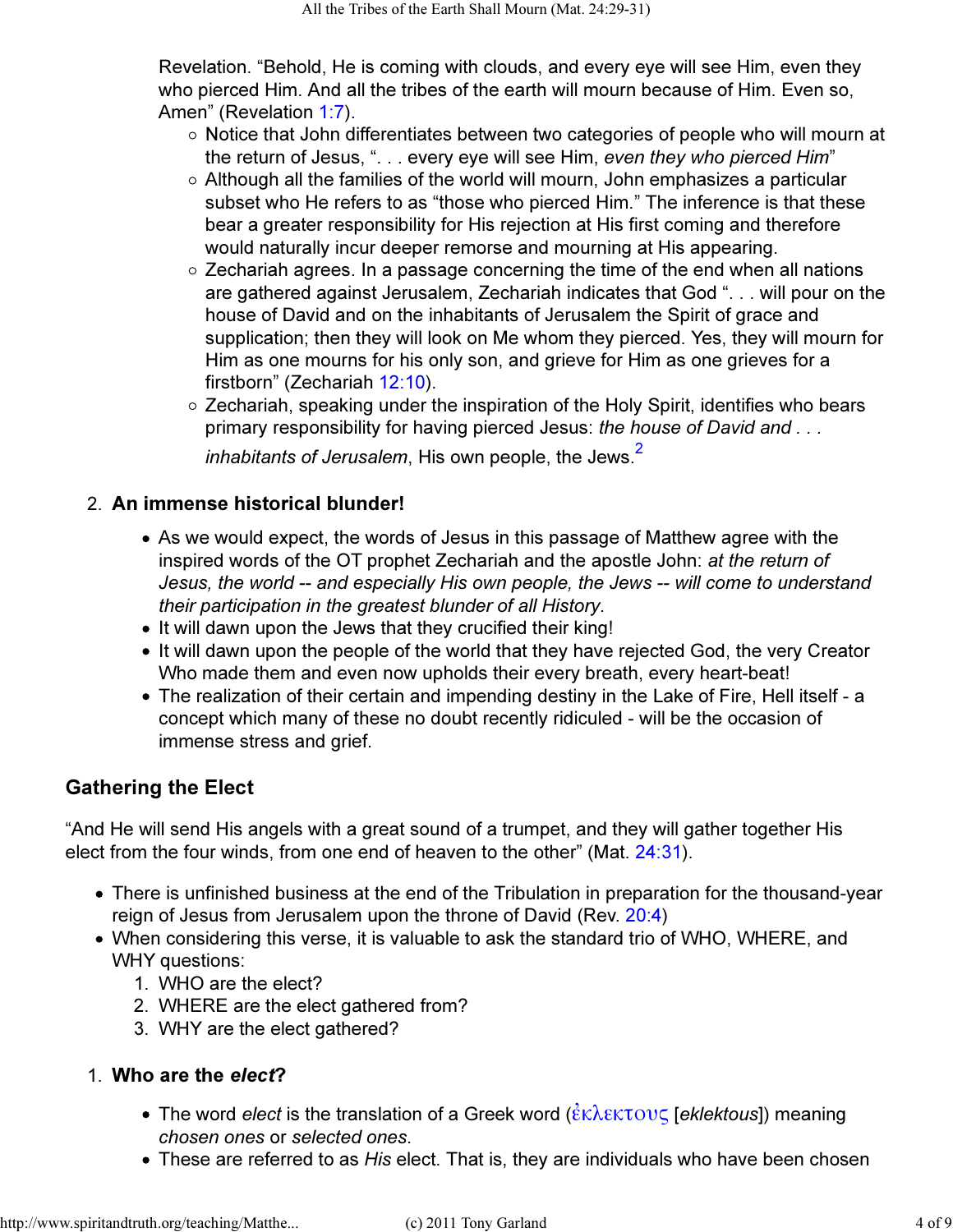or selected by Jesus.<sup>3</sup>

- Scripture records various persons who are said to be chosen or selected by God:
	- 1. Angels who remain true to their service to God, are said to be "elect" (1Ti. 5:21).
	- 2. Believers, who are born of God, are said to be "elect" (e.g., Rom. <mark>8:33</mark>; Rom. 11:5-7; 1Th. 1:4; 2Ti. 2:10; cf. John 1:12-13).
	- 3. Individuals making up national Israel, are said to be "chosen" and "elect" even when in unbelief and opposition to the gospel (Rom. 11:28-29)<sup>4</sup>

# Where are the elect gathered from? 2.

- Matthew tells us they are gathered "from the four winds, from one end of heaven to the other" (Mat. 24:31).
	- $\circ$  On the face of it, this sounds quite ethereal, as if the these elect are not to be found upon the earth.
	- $\circ$  Upon examining related passages, we find that the phrase "from one end of heaven to the other" need not refer to heaven itself, but is used as a figure of speech to describe a global distribution upon the earth.
		- Concerning God's promises to Israel, we read, "Now it shall come to pass, when all these things come upon you, the blessing and the curse which I have set before you, and you call them to mind among all the nations where the LORD your God drives you, and you return to the LORD your God and obey His voice, according to all that I command you today, you and your children, with all your heart and with all your soul, that the LORD your God will bring you back from captivity, and have compassion on you, and gather you again from all the nations where the LORD your God has scattered you. If any of you are driven out to the farthest parts under heaven, from there the LORD your God will gather you, and from there He will bring you. Then the LORD your God will bring you to the land which your fathers possessed, and you shall possess it. He will prosper you and multiply you more than your fathers" (Deuteronomy 30:1-5).
		- At the return of Israel from the Babylonian captivity, Nehemiah prays, "Remember, I pray, the word that You commanded Your servant Moses, saying, 'If you are unfaithful, I will scatter you among the nations; but if you return to Me, and keep My commandments and do them, though some of you were cast out to the farthest part of the heavens, yet I will gather them from there, and bring them to the place which I have chosen as a dwelling for My name" (Nehemiah 1:8-9).
	- $\circ$  A similar result attends a study of the related phrase, "four winds":
		- Concerning the judgment of Elam, God declares through Jeremiah, "Against Elam I will bring the four winds From the four quarters of heaven, And scatter them toward all those winds; There shall be no nations where the outcasts of Elam will not go." (Jeremiah 49:36)
		- Concerning the widespread dispersion of Israel in response to the invasion of Babylon, Zechariah declares, "'Up, up! Flee from the land of the north,' says the LORD; 'for I have spread you abroad like the four winds of heaven,' says the LORD" (Zechariah 2:6).
- This terrestrial meaning of both phrases finds further support in the parallel passage in Mark which describes the gathering of the elect, "And then He will send His angels, and gather together His elect from the four winds, from the farthest part of earth to the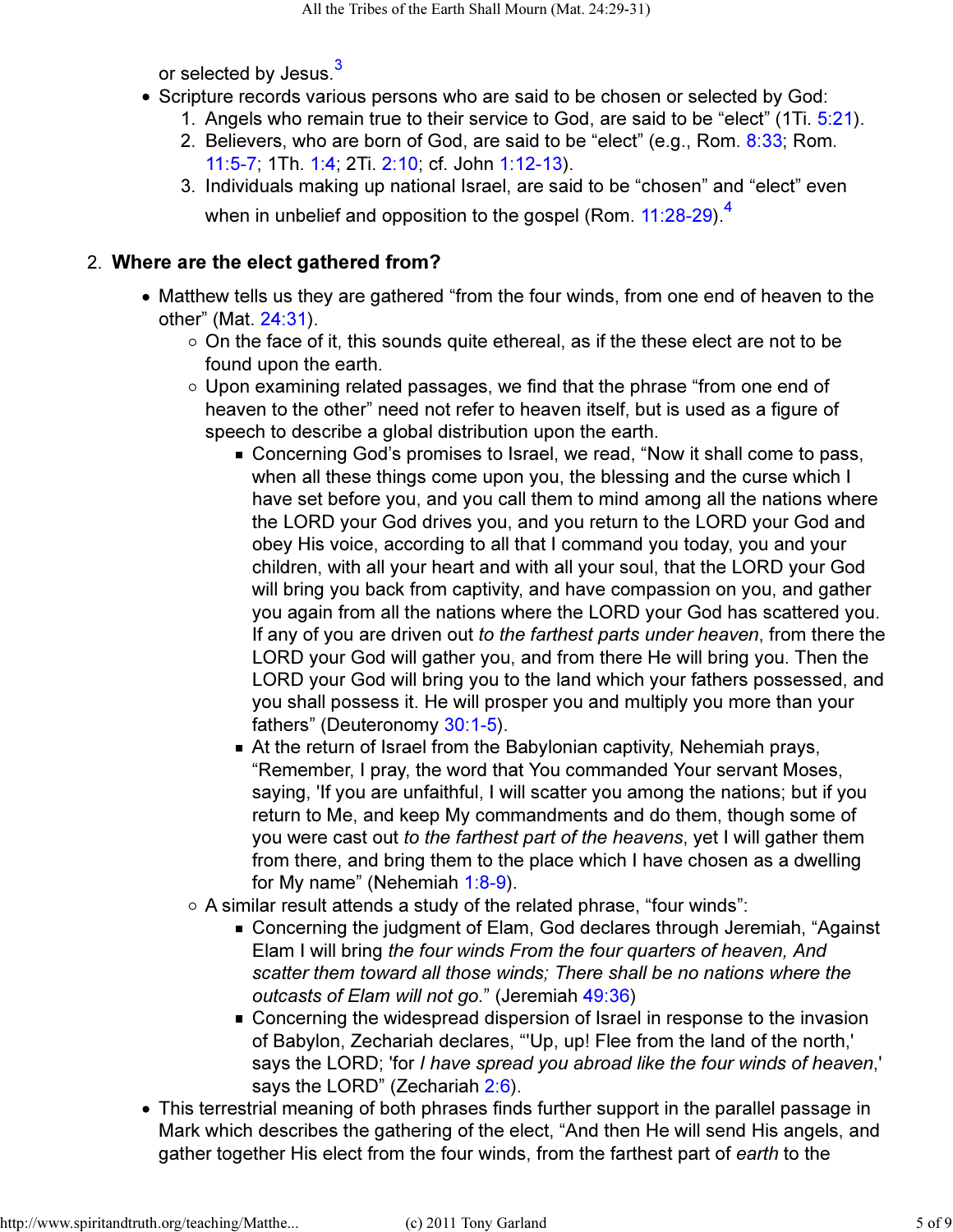farthest part of heaven" (Mark 13:27).

• It would seem that at least some of the elect are to be found distributed to the four corners of the earth at the return of Jesus.

#### A. How did they come to occupy all lands?

- When we consider the context of the passage, once again we note the Jewish aspect of what Jesus has said.
	- 1. Jesus warned that upon seeing the abomination of desolation . . . standing in the holy place that those in Judea should flee (Mat. 24:15).
	- 2. Jesus also said to *pray that your flight may not be in winter or on the* Sabbath (Mat. 24:20).
- Is it mere coincidence that Old Testament passages we just examined which refer to being scattered "to the farthest parts under heaven" and being "spread abroad like the four winds of heaven" happen to describe the dispersal of Israel out of their land, the Promised Land?
- A careful study of Revelation 12 will show that the woman, representing the believing Jewish remnant prior to the return of Jesus, flees to a particular place which God has prepared for her. Yet the passage also records that after Satan is blocked in his pursuit of the woman, "he went to make war with the rest of her offspring, who keep the commandments of God and have the testimony of Jesus Christ". (Revelation 12:17)

#### I. Jacob's Trouble

- Not all of the persecuted Jews find their way to protection in the wilderness. It appears that others go into hiding wherever they happen to be among the nations.
- A lengthy passage in the 20th chapter of Ezekiel appears to speak of these Jews who undergo global persecution during the time which Jeremiah referred to being "Jacob's trouble" (Jer. 30:7):

"What you have in your mind shall never be, when you say, 'We will be like the Gentiles, like the families in other countries, serving wood and stone.' "As I live," says the Lord GOD, "surely with a mighty hand, with an outstretched arm, and with fury poured out, I will rule over you. I will bring you out from the peoples and gather you out of the countries where you are scattered, with a mighty hand, with an outstretched arm, and with fury poured out. And I will bring you into the wilderness of the peoples, and there I will plead My case with you face to face. Just as I pleaded My case with your fathers in the wilderness of the land of Egypt, so I will plead My case with you," says the Lord GOD. "I will make you pass under the rod, and I will bring you into the bond of the covenant; I will purge the rebels from among you, and those who transgress against Me; I will bring them out of the country where they dwell, but they shall not enter the land of Israel." . . . [then, regarding those Jews who turn to God through faith in Jesus, it is said] "I will accept you as a sweet aroma when I bring you out from the peoples and gather you out of the countries where you have been scattered; and I will be hallowed in you before the Gentiles. Then you shall know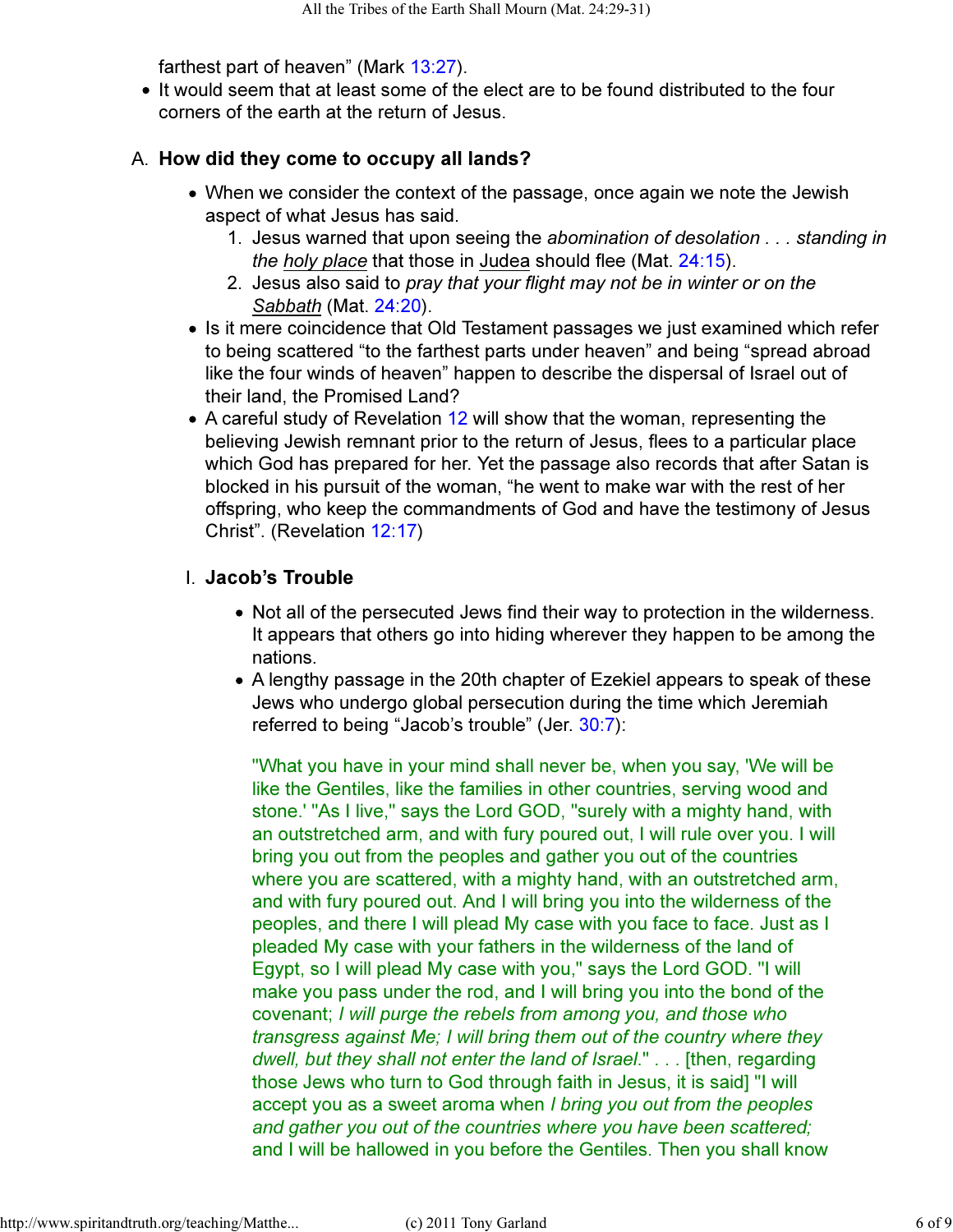that I am the LORD, when I bring you into the land of Israel, into the country for which I raised My hand in an oath to give to your fathers. And there you shall remember your ways and all your doings with which you were defiled; and you shall loathe yourselves in your own sight because of all the evils that you have committed."<sup>5</sup>

- There are strong parallels between the words of Ezekiel and this passage in Matthew: a Jewish dispersion, a time of persecution, resulting in the realization of the historic sin of the nation in having rejected God, manifested by Jewish unbelief and rejection of the work of their own Messiah Jesus on the cross.
- There is also a unity with which the OT passages we have mentioned concerning cataclysmic disturbances associate them with the eventual gathering of Israel back to her land -- a gathering which the prophet Amos assures us has never been historically fulfilled because then it will be permanent: "'I will plant them in their land, And no longer shall they be pulled up From the land I have given them,' Says the LORD your God" (Amos 9:15).

#### II. Trouble for All Believers

- We would be remiss to conclude that the gathering spoken of here only concerns Jewish believers at the time of the end.
- Some of the things Jesus relates in this passage are much broader than the local Jewish context.
	- 1. Jesus describes a global persecution and betrayal of all believers which closely parallels the teaching of the book of Revelation, especially at the hand of the Beast mentioned in its 13th chapter (Mat. 24:9).
	- 2. Jesus indicates that for the sake of the elect, God will not allow this time of intense tribulation to continue indefinitely or else no flesh would be saved (Mat. 24:22). This speaks of all flesh, not just believing Jews.

# B. Are some of the Elect Gathered from Heaven?

- The parallel passage in Mark mentions a gathering from both "the farthest part of earth" to "the farthest part of heaven."
- Need not necessarily mean heaven as opposed to earth, but seems to leave this possibility open.
- Thus, the gathering may also have in view the resurrection and glorification of Old Testament believers following the return of Jesus in order to participate in the millennial kingdom which follows.
- We know from other passages in Daniel and Revelation that believers of all ages will be raised to participate in the millennium (Dan. 12:2,13; Rev. 20:4).
- However the passage does not explicitly mention a resurrection.

# Why are the elect gathered? 3.

• In answering the question, Where are the elect gathered from?, we saw the consistent promise of the OT concerning promises and curses attending obedience or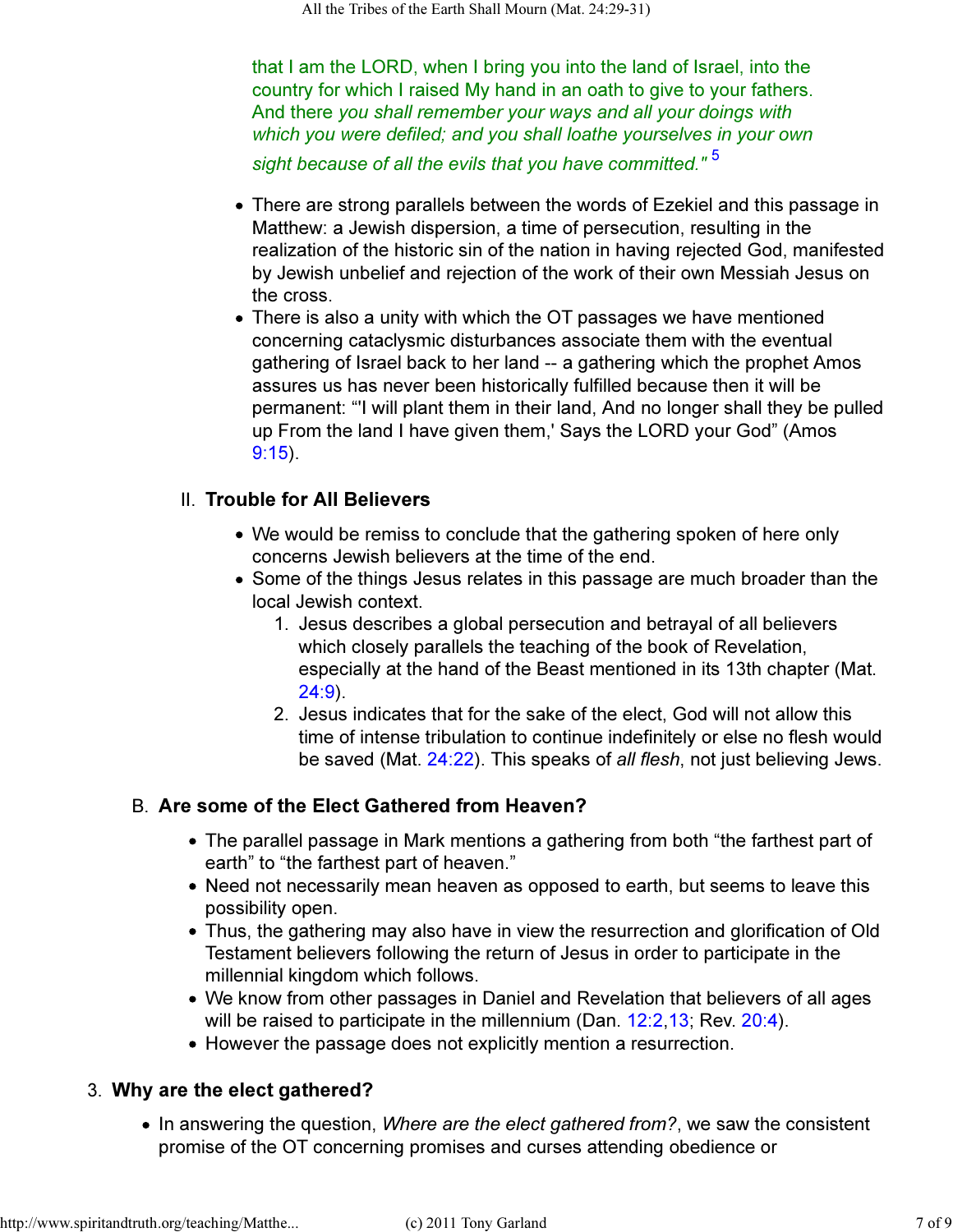disobedience of Israel. In response to disobedience, Israel is scattered from her land. When she repents and turns back to God, she is to be gathered back to occupy the land. During this period of tribulation, Israel will be purged of her disobedience such that she will turn to the Lord (Rom. 11:26-17). In response, Jewish believers will be gathered from all the nations back to the Promised Land in preparation for the millennial kingdom to follow.

• Scripture also records a gathering of all the living among the nations at the "sheep and goat judgment" which occurs at the return of Jesus (Mat. 25:31-32). Some from among the nations will be found to be sheep rather than goats. These enter the millennial kingdom, having demonstrated their faith by their actions in relation to the persecuted Jews during their time of need (Mat. 25:34). Thus, these are also numbered among the elect. They too are gathered

#### Summary

- In concert with the OT prophets and the book of Revelation, Jesus predicts that this age will end with a series of cataclysmic celestial and terrestrial disturbances as God steps into history to judge rejecting humanity.
- The cataclysmic signs will culminate with the sign of the Son of Man an unmistakable global revelation of the return of Jesus in His divine glory.
- The prevailing response upon the return of Jesus will be one of mourning, grief, and lamentation.
	- The Jews will mourn as they realize they, as a nation, rejected and murdered their own 1. Messiah.
	- The nations will mourn at having rejected God's offer of salvation and the realization of 2. their impending doom.
- The angels will gather God's elect in preparation for participation in the millennial kingdom on earth. This is the time when the Lord's prayer finds its fulfillment: "Our Father, Who is in heaven, hallowed by Your name, Your kingdom come, Your will be done on earth as it is in heaven" (Mat.  $6:9$ ).

Although God has revealed the fate which the world is presently hurling towards, relatively few believe the Bible. They scoff at its record of history, just as they reject its prediction of the future. Even so, our prayer is that God would open the eyes of the scoffers so they may not be found among the mourners at the return of Jesus. How much better to attain eternal life and look forward with great expectation and joy for the return of Jesus Christ.

#### Endnotes:

- $2<sup>2</sup>$  In the interest of time I am unable to discuss the numerous problems<sup>c</sup> with the view taught by some that these passages pertain only to mourning on the part of "the [Jewish] tribes of the [land]."
- 3. Although it is beyond the scope of our treatment here, this choosing or selection reflects the will of God and is initiated according to His will. It is not referring to a choice which Jesus made in response to His knowledge of a future action or response on the part of these individuals -- which really is no choice at all since this scheme twists Biblical election in attempting to wrest the locus of control from the Creator to the creature.
- 4. Concerning God's choice of the nation Israel, see Ex 3:7; Ex 3:15; Ex 3:18; Ex 6:6; Ex 19:5-6; Ex 34:10; Le 20:26; De 4:7-8; De 4:34; De 4:37; De 7:6-8; De 10:15; De 14:2; De 26:18-19; De 28:10; De 32:8-9; 2Sa 7:23-24; 1Ki 8:53; 1Ch 16:13; 1Ch 17:21; Ps 47:3-4; Ps 105:6; Ps 105:43; Ps 106:5-7; Ps 135:4; Ps 147:19-20; Isa 41:8-9; Isa 43:1-4; Isa 43:10; Isa 43:15; Isa 43:20-22; Isa 44:1-2; Isa 44:21; Isa 45:4; Jer 10:16; Zec 8:23; Mt 24:22; Ac 13:17; Ro 9:4; Ro 11:5.

<sup>1.</sup> NKJV, Mat. 24:29-31